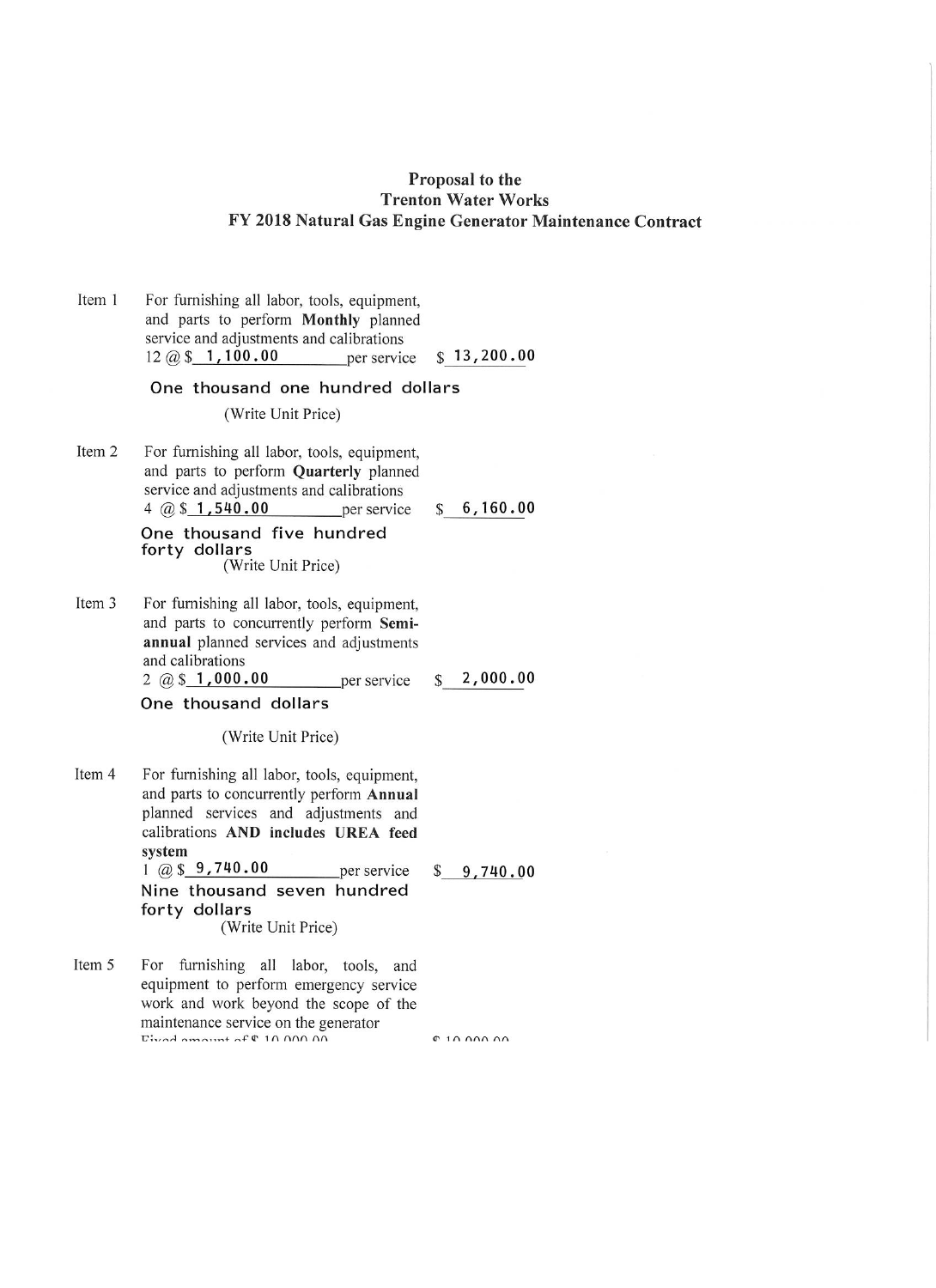|  | (Write Total from above) |
|--|--------------------------|
|  |                          |

| Item 6 | For furnishing parts not covered under the<br>basic maintenance service plan or under<br>manufacturer's warranty<br>Fixed amount of \$10,000.00 | \$10,000.00 |
|--------|-------------------------------------------------------------------------------------------------------------------------------------------------|-------------|
|        | ten thousand dollars<br>(Write Total from above)                                                                                                |             |
| Item 7 | For furnishing service to other equipment<br>Fixed amount of \$10,000.00                                                                        | \$10,000.00 |
|        | ten thousand dollars<br>(Write Total from above)                                                                                                |             |
| Item 8 | For furnishing parts and or service for the<br>ASCO controls<br>Fixed amount of $$10,000.00$                                                    | \$10,000.00 |
|        | ten thousand dollars                                                                                                                            |             |

<u>en thousand dollars</u> (Write Total from above)

| TOTAL BID FOR THE CONTRACT<br>(Items 1 through 8 inclusive) |                       | \$71,100.00 |  |
|-------------------------------------------------------------|-----------------------|-------------|--|
|                                                             |                       |             |  |
| Company Name $\leq$                                         | Giles & Ransome, Inc. |             |  |

| Authorized Signature $\leq$ |                                                                   |
|-----------------------------|-------------------------------------------------------------------|
|                             | Printed name of above $\lt'$ Richard F. Smith/Corporate Secretary |
| Person to Contact $\lt$     | Anthony Singlar                                                   |

Items contractor shall include with bid:

- $\boxtimes$  Documentation showing conformance with the section on Contractor Qualifications
- × Documentation showing conformance with the section on Contractor References
- X Documentation showing conformance with the section on Contractor Experience
- X Documentation showing conformance with the section on Emergency Field Service and ability to be onsite within two hours notification.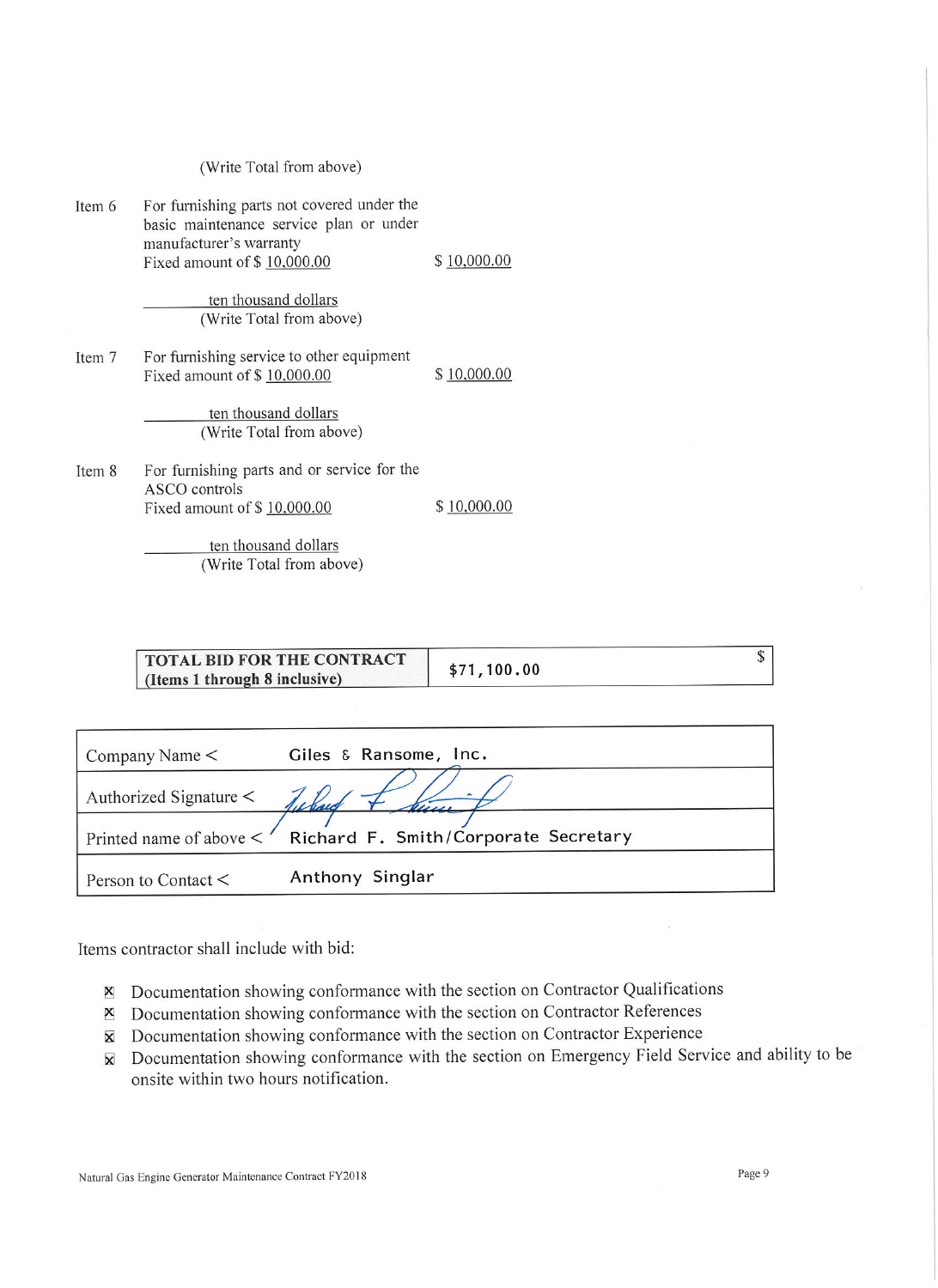## Proposal to the **Trenton Water Works** FY 2019 Natural Gas Engine Generator Maintenance Contract **OPTION TO EXTEND ONE (1) YEAR**

- Item 1 For furnishing all labor, tools, equipment, and parts to perform Monthly planned service and adjustments and calibrations  $12 \text{ } \textcircled{a} \text{ } \text{ } 5 \text{ } 1,130.00$  $$13,560.00$ per service One thousand one hundred thirty dollars (Write Unit Price)
- Item 2 For furnishing all labor, tools, equipment, and parts to perform Quarterly planned service and adjustments and calibrations  $$6,340.00$ 4  $@$1,585.00$ per service One thousand five hundred eighty-five dollars (Write Unit Price)
- Item 3 For furnishing all labor, tools, equipment, and parts to concurrently perform Semiannual planned services and adjustments and calibrations  $2 \times 1,030.00$ per service

 $$2,060.00$ 

One thousand thirty dollars

(Write Unit Price)

- Item 4 For furnishing all labor, tools, equipment, and parts to concurrently perform Annual planned services and adjustments and calibrations AND includes UREA feed system  $1 \omega$ \$ 10,035.00  $$10,035.00$ per service Ten thousand thirty-five dollars (Write Unit Price)
- Item 5 For furnishing all labor, tools, and equipment to perform emergency service work and work beyond the scope of the maintenance service on the generator Fixed amount of \$10,000.00

\$10,000.00

\$173.00/hour labor rate

ten thousand dollars (Write Total from above)

Natural Gas Engine Generator Maintenance Contract FY2018